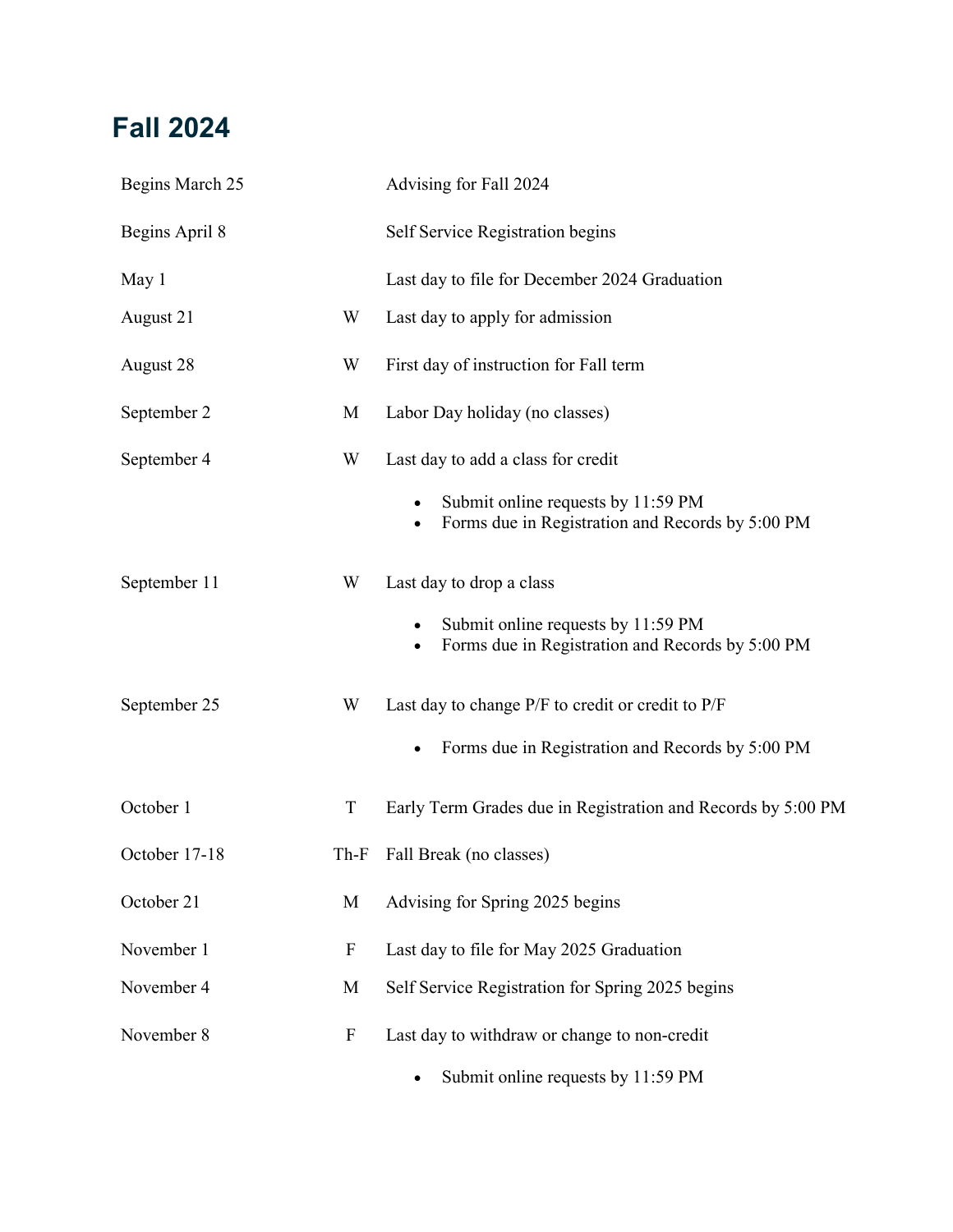|                |   | • Forms due in Registration and Records by 5:00 PM |
|----------------|---|----------------------------------------------------|
| November 25-29 |   | M-F Thanksgiving holiday (no classes)              |
| December 13    |   | F Last meeting of classes                          |
| December 14    |   | S Reading day                                      |
| December 16-20 |   | M-F Final examinations                             |
| December 19    |   | Th Grades for December Graduates Due by 10 AM      |
| December 23    | T | Grades due in Registration & Records by 10 AM      |

# **Spring 2025**

| Begins October 21 |             | Advising for Spring 2025                                                                                                     |
|-------------------|-------------|------------------------------------------------------------------------------------------------------------------------------|
| November 1        |             | Last day to file for May 2025 Graduation                                                                                     |
| Begins November 4 |             | Self Service Registration for Spring 2025                                                                                    |
| January 6         | M           | Last day to apply for admission                                                                                              |
| January 13        | M           | First day of instruction for Spring term                                                                                     |
| January 17        | $\mathbf F$ | Last day to add a class for credit<br>Submit online requests by 11:59 PM<br>Forms due in Registration and Records by 5:00 PM |
| January 20        | M           | Martin Luther King holiday (no classes)                                                                                      |
| January 27        | M           | Last day to drop a class<br>Submit online requests by 11:59 PM<br>Forms due in Registration and Records by 5:00 PM           |
| February 1        | S           | Self Service Registration for Summer 2025 opens at 12:00 AM                                                                  |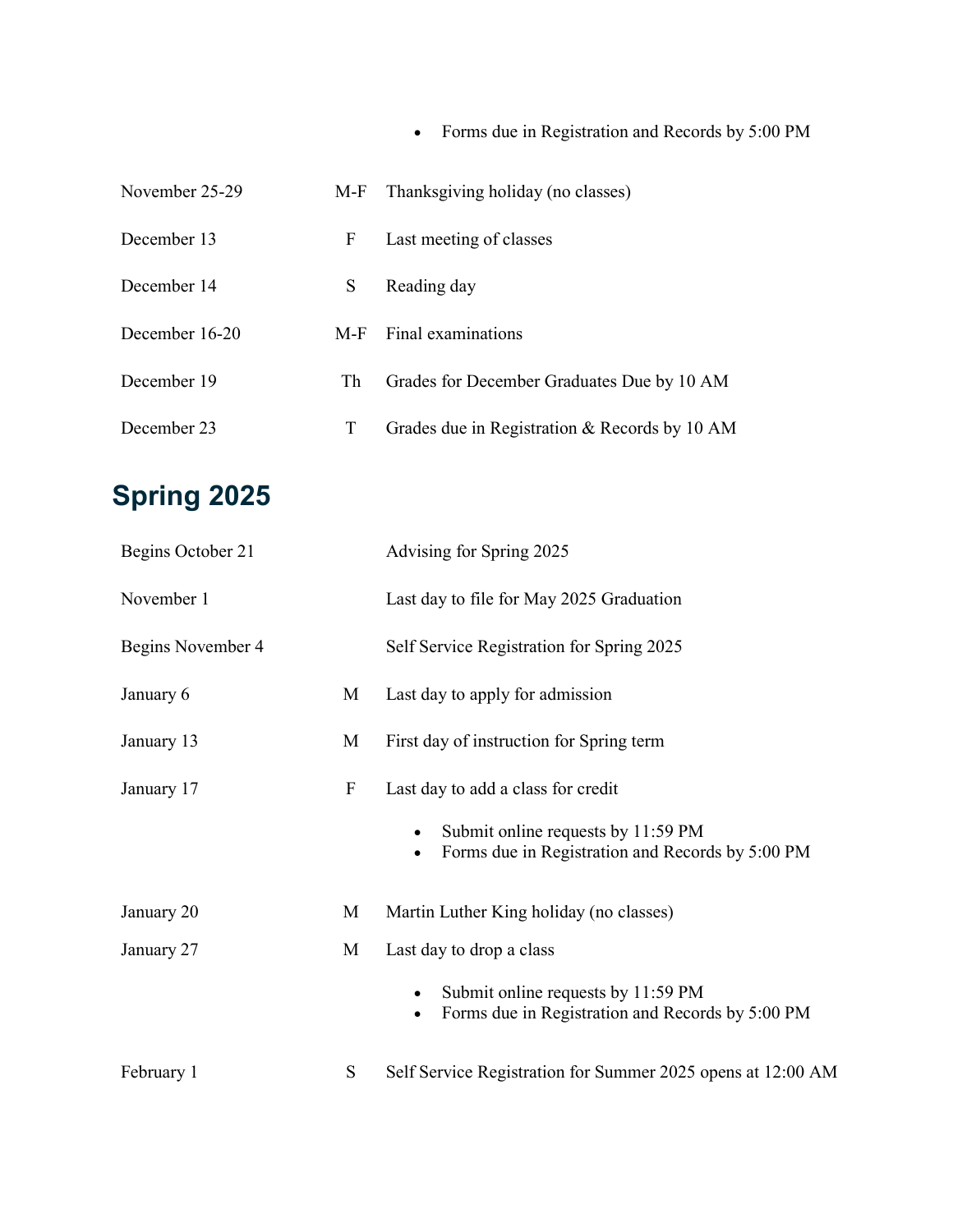| February 10        | M                         | Last day to change P/F to credit or credit to P/F<br>Forms due in Registration and Records by 5:00 PM                                  |
|--------------------|---------------------------|----------------------------------------------------------------------------------------------------------------------------------------|
| February 18        | T                         | Early Term grades due in Registration and Records by 5:00 PM                                                                           |
| <b>March 10-14</b> | $M-F$                     | Spring Break (no classes)                                                                                                              |
| March 24           | M                         | Advising for Fall 2025 begins                                                                                                          |
| March 28           | $\boldsymbol{\mathrm{F}}$ | Last day to withdraw or change to non-credit<br>Submit online requests by 11:59 PM<br>Forms due in Registration and Records by 5:00 PM |
| April 7            | M                         | Self Service Registration for Fall 2025 begins                                                                                         |
| April 28           | M                         | Last meeting of classes                                                                                                                |
| April 29           | $\mathbf T$               | Reading day                                                                                                                            |
| April 30 - May 6   | W-T                       | Final examinations                                                                                                                     |
| May 1              | Th                        | Last day to file for December 2025 Graduation                                                                                          |
| May 8              | Th                        | Grades due in Registration & Records by 10 AM                                                                                          |
| May 10             | S                         | Commencement                                                                                                                           |

## **Summer 2025**

#### First part of term (7 weeks)

| Begins February 1 | S | Self Service Registration for Summer 2025 opens at 12:00 AM |
|-------------------|---|-------------------------------------------------------------|
| May 5             |   | M Last day to apply for non-degree admission                |
| May 12            |   | M First day of class                                        |
| May 26            |   | M Memorial Day holiday (no classes)                         |